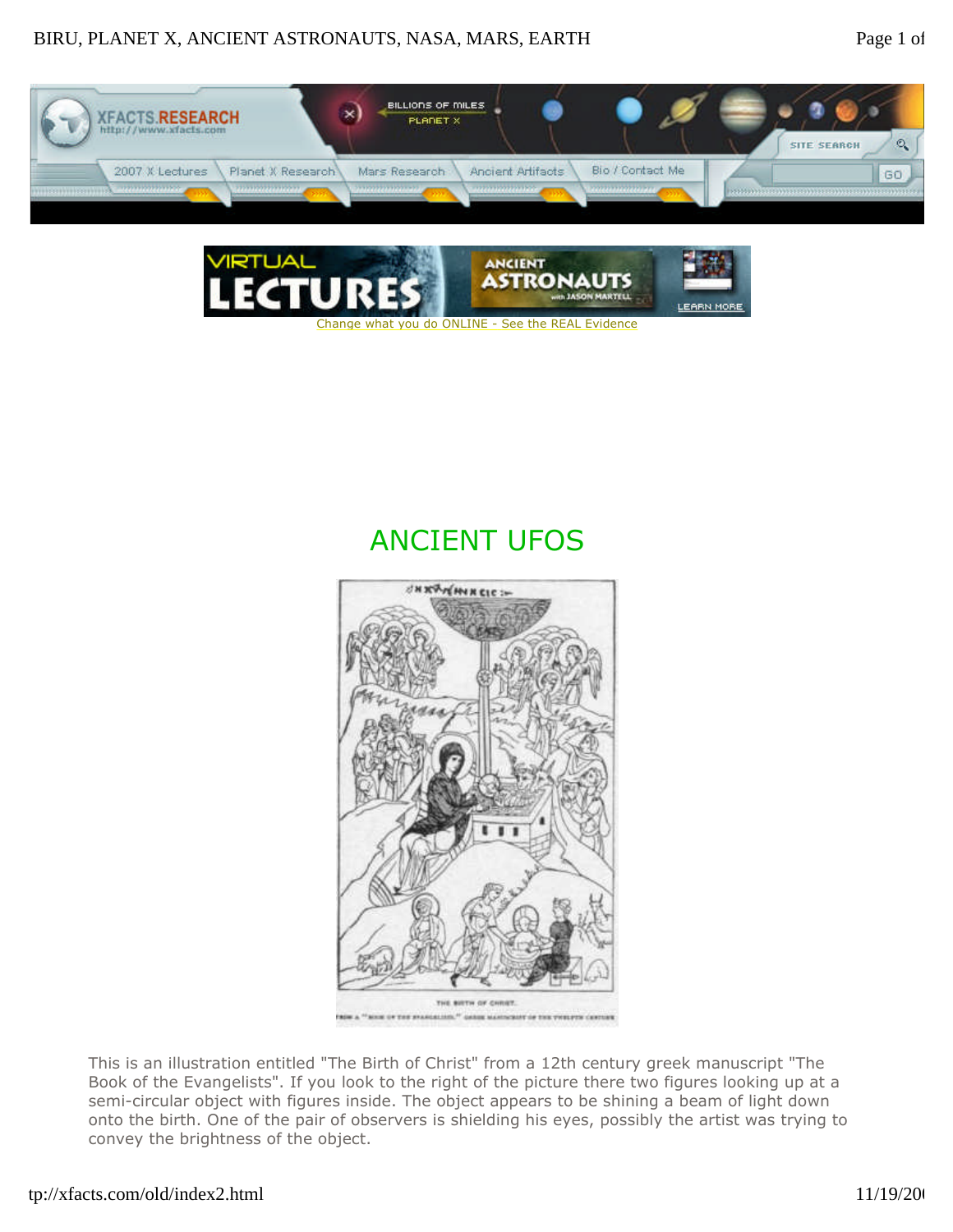। यसदत्य अनुवार स्थान हैं 93301 নৰ য'য  $8434.4$ श्रे र वेयप्  $K$ {144244441 बुद्जुव निषदमयउत्रय 34 3544 शरसूचापादरम य र न्य पदयार NE N  $755$ ঀশশশ্ いほく *<b>REAL NEWS*  $\mathbf{I}$ **USA** *<u>retioned</u>* 

The above image comes from an ancient eastern text Prajnâpârâmita - Suna. In the enlargement you can see two objects that look like hats, but why are they floating in mid air ? also one of them appears to have port holes on it.



This is a renaissance illustration of a UFO sighting in Rome detailed in a book "Prodigiorum liber" by Roman historian Julio Obsequens.